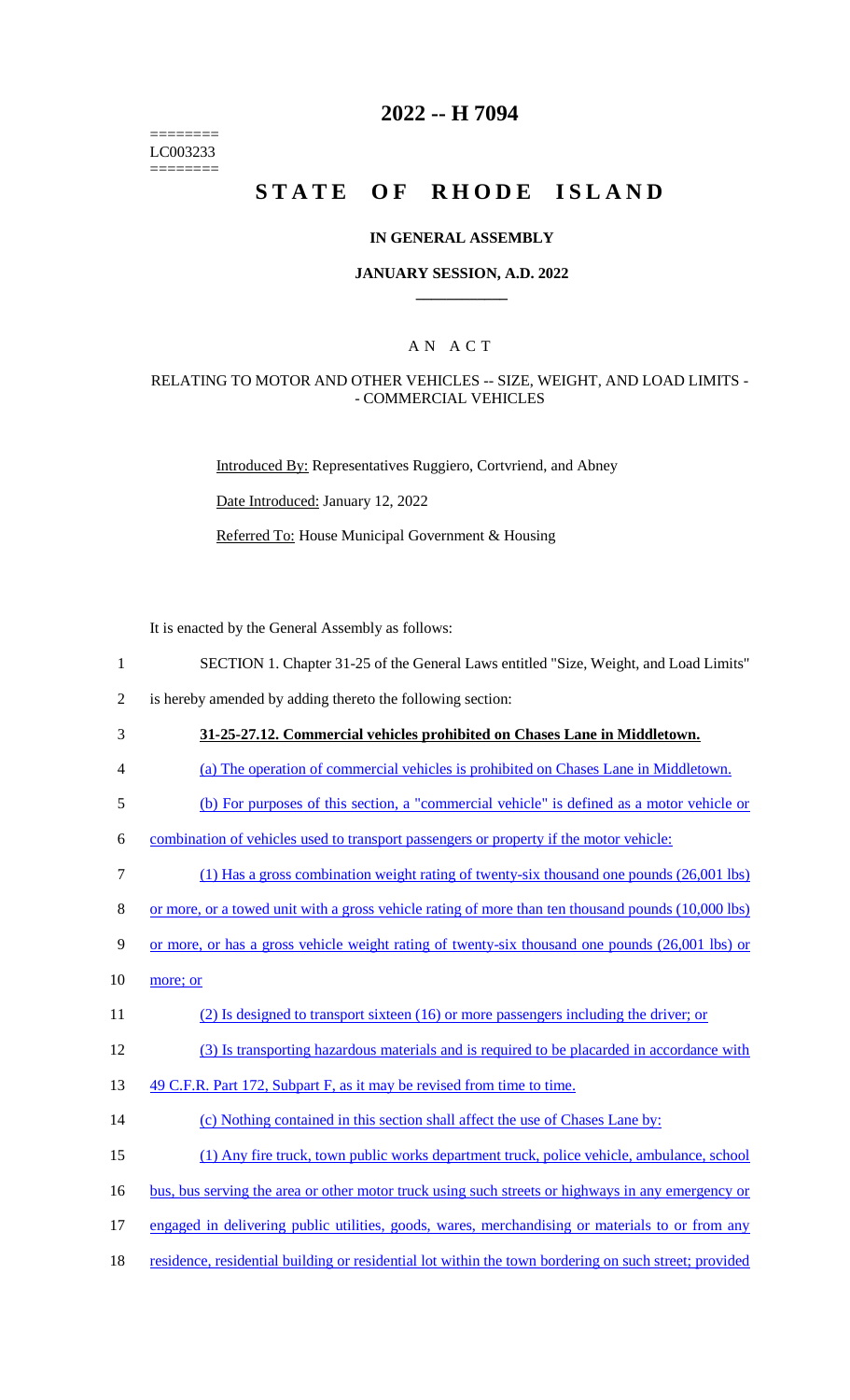- 1 further, that the use of Chases Lane for the delivery of goods, wares, merchandising or materials to
- 2 or from any commercial business or building, or any commercial lot within the town bordering on
- 3 such street is specifically prohibited.
- 4 (2) Any farm vehicle as defined in § 31-1-8, which is registered with farm vehicle plates
- 5 <u>pursuant to § 31-3-31.</u>
- 6 (d) In all instances where motor vehicle traffic is restricted or prohibited under this section,
- 7 the town administrator is directed to cause signs to be erected on such streets or highways giving
- 8 notice of such, in accordance with the Manual on Uniform Traffic Control Devices.
- 9 (e) Any driver who operates a commercial vehicle in violation of this section shall be
- 10 subject to a fine of not less than twenty-five dollars (\$25.00) for a first violation, fifty dollars
- 11 (\$50.00) for a second violation, and not less than one hundred twenty-five dollars (\$125), but no
- 12 more than five hundred dollars (\$500) for each subsequent violation.
- 13 SECTION 2. This act shall take effect upon passage.

#### LC003233  $=$

 $=$